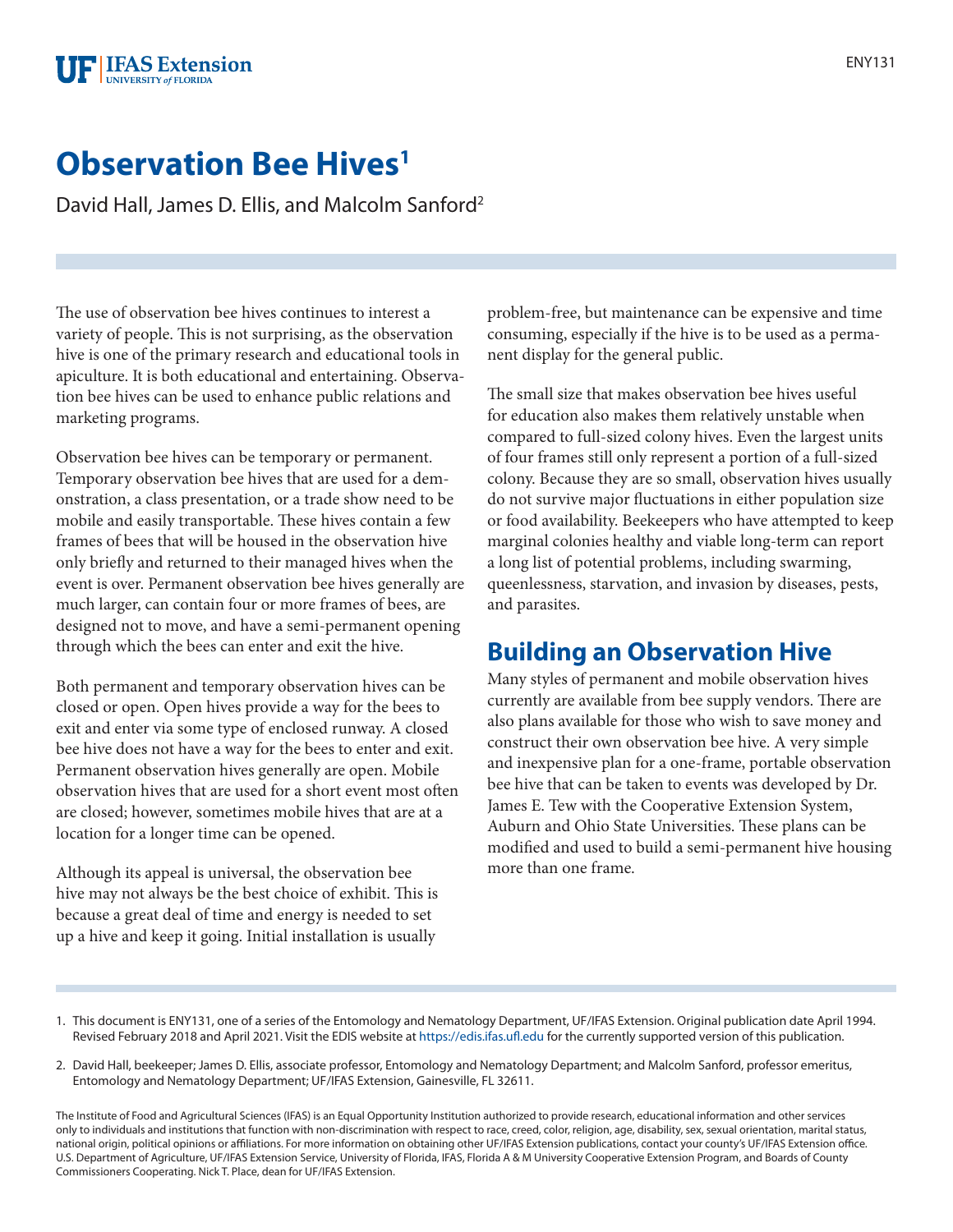

Figure 1. Simple plans for an observation bee hive. More detailed plans can be found at: [http://www.mediafire.com/view/](http://www.mediafire.com/view/mikw31dqdd0jsjh/A_Plan_for_a_Very_Simple_Observation_Hive1.doc) [mikw31dqdd0jsjh/A\\_Plan\\_for\\_a\\_Very\\_Simple\\_Observation\\_Hive1.](http://www.mediafire.com/view/mikw31dqdd0jsjh/A_Plan_for_a_Very_Simple_Observation_Hive1.doc) [doc](http://www.mediafire.com/view/mikw31dqdd0jsjh/A_Plan_for_a_Very_Simple_Observation_Hive1.doc)

Credits: Developed by Jim Tew; used with permission.

The sides of this observation hive are plexiglass (regular window glass is not recommended for public displays). The base of the observation hive is wide, providing good stability, and there is an optional runway for bees entering and exiting the colony.

This mobile observation bee hive is designed to be taken to the location of a permanent colony and loaded with frames and bees from the colony. A frame from the permanent hive is selected and hung by its ears from notches sawn in the main wooden frame. A "bee space" of exactly three-eighths of an inch must be conserved around the frame's sides, top, and bottom. If the space is too small, the bees will glue the frames to the sides with propolis; too large, and they will build comb in the gap.

More extensive plans for observation hives are available in the following publications:

- Blackiston, Howland. *Building Beehives For Dummies.*  Hoboken NJ: John Wiley & Sons (2013)
- Pisano, Tony. *Build Your Own Beekeeping Equipment.* North Adams MA: Storey Publishing (2013)

## **Observation Hive Maintenance**

The following tips are provided for those who wish to maintain observation beehives:

1.For every observation hive, always maintain at least one full-size colony as a backup. It is advisable to have an identical observation bee hive in reserve that can be switched easily with the original one if problems develop.

- 2.If the hive is open, be sure the entrance is located away from people who will be viewing it. Locate the outside entrance away from any pedestrian traffic. Consider posting a warning sign near the entrance.
- 3.Make sure the bees have enough food if the hive is going to be closed for any period of time. This is especially true if the hive is to be used at an event where feeding it may not be possible.
- 4.Do not expose the frames or hive to direct sunlight. If the event is outdoors, bring a privacy curtain to shade the hive.
- 5.Be cautious when transporting the observation hive. Make sure it is secure and will not fall over and crush any bees. Place a privacy curtain over the hive during transport to alleviate bee stress.
- 6.Make the entrance tube as short as possible. Ensure the exit to the outside is as straight as possible. Curves in entrance tubing are also potential problem areas because dead bees can accumulate at bends, thus blocking the entrance. If the entrance tube is very long, bees will exit, but may not find their way back. To ensure that the bees learn how to exit and enter, it is best to train them slowly over time by gradually lengthening the entrance-exit tube.
- 7.Design the hive entrance so that it can be closed easily. Often slots are cut in the runway so that a vertical piece of tin can be inserted and block the exit to the outdoors. This provides an easy way to move a hive for short-term portable display or switch it out when problems develop.
- 8.Before taking an observation hive to a location, verify with the event sponsors that there are no liability issues with having live bees on site. If there are possible issues, you may be required to have liability insurance to cover any problems. You may want to have an alternative available. This can include, for example, a photographbased teaching hive.
- 9.Make sure the hive is stable and will not fall. Consider fastening it to the table with screws, clamps, or other fasteners.
- 10.Provide adequate space around the observation hive for unobstructed viewing. Consider placing the hive in the center of a table beyond the reach of children who may want to tap the glass. Use the buffer space to enhance the hive display. Fill it with educational material about